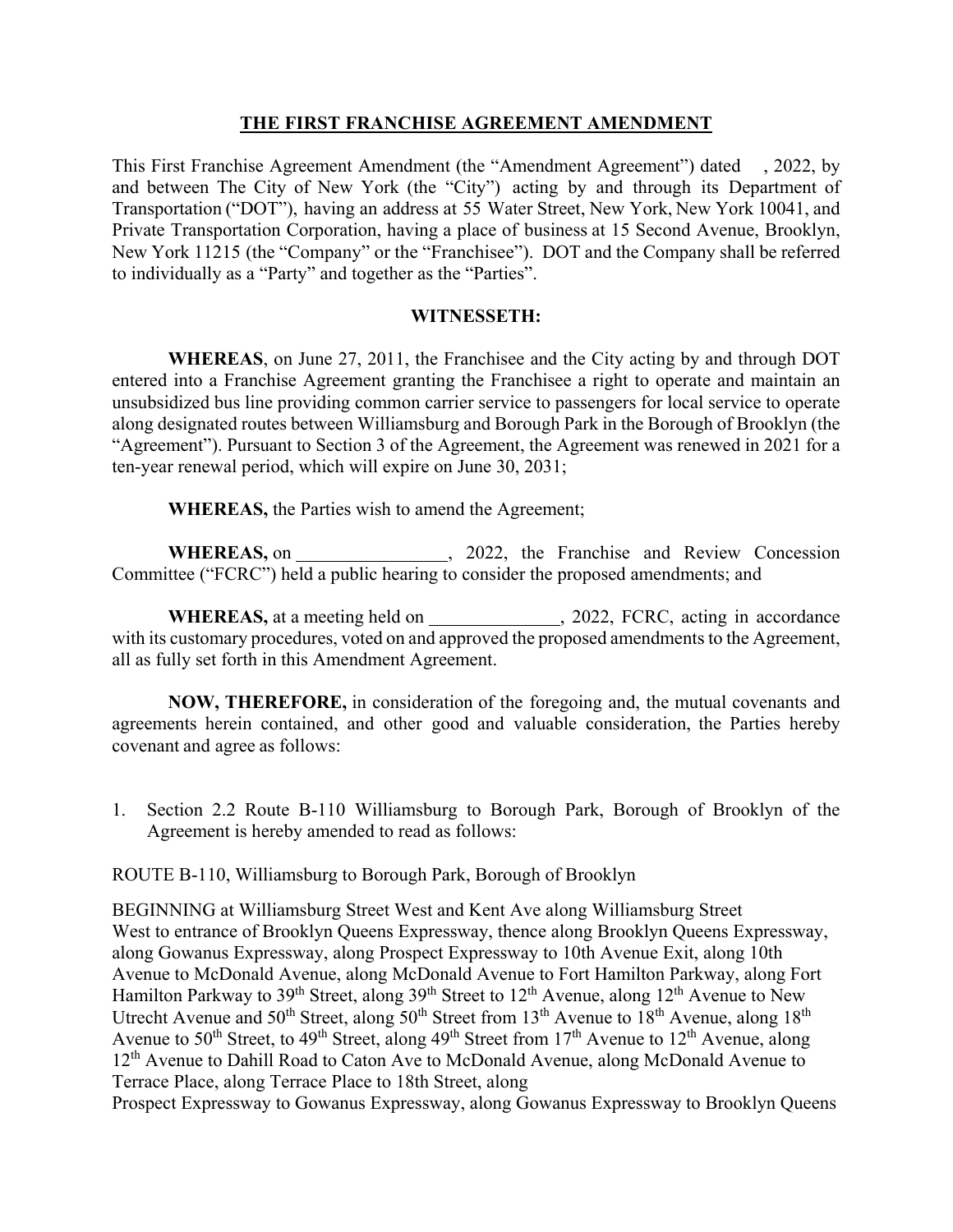Expressway, along Brooklyn Queens Expressway to Flushing Avenue Exit, along Classon Avenue to Wallabout Street to Bedford Avenue, along Bedford Avenue, to Clymer Street, along Clymer Street to Wythe Avenue to Kent Avenue, along Kent Avenue to Williamsburg Street West.

2. Section 2.3 Alternate Route of the Agreement is hereby amended to read as follows:

BEGINNING at Williamsburg Street West and Kent Lee Avenue, along Williamsburg Street West to Park Avenue, thence along Park Avenue to Vanderbilt Avenue, along Vanderbilt Avenue to Grand Army Plaza, along Grand Army Plaza to Prospect Park West, along Prospect Park West to 20th Street, along 20th Street to McDonald Avenue, along McDonald Avenue, to Fort Hamilton Parkway, along Fort Hamilton Parkway to 50th Street, along 50th Street to 18th Avenue, along 18th Avenue to 49th Street, along 49th Street to Fort Hamilton Parkway, along Fort Hamilton Parkway, 39th Street along 39th Street to 12th Avenue, along 12th Avenue to New Utrecht Avenue and 50th Street, along 50th Street from 13th Avenue to 18th Avenue, along 18th avenue to 50th Street, to 49th Street, along 49th Street from 17th Avenue to 12th Avenue, along 12th Avenue to 39th Street and to Dahill Road to Caton Ave to McDonald Avenue, along McDonald Avenue to Terrace Place, along Terrace Place to 18th Street, along 18th Street to 8th Avenue, along 8th Avenue to Flatbush Avenue, along Flatbush Avenue to Carlton Avenue, along Carlton Avenue to Flushing Avenue, along Flushing Avenue to Classon Avenue, along Classon Avenue to Kent Avenue, along Kent Avenue to Williamsburg Street East, along Williamsburg Street East to Bedford Avenue, along Bedford, to Clymer Street, along Clymer Street to Whyte Avenue to Kent Avenue, along Kent Avenue to Williamsburg Street West.

3. Section 2.2 of the Agreement is hereby amended by replacing the existing list of Authorized Bus Stops with the following list below: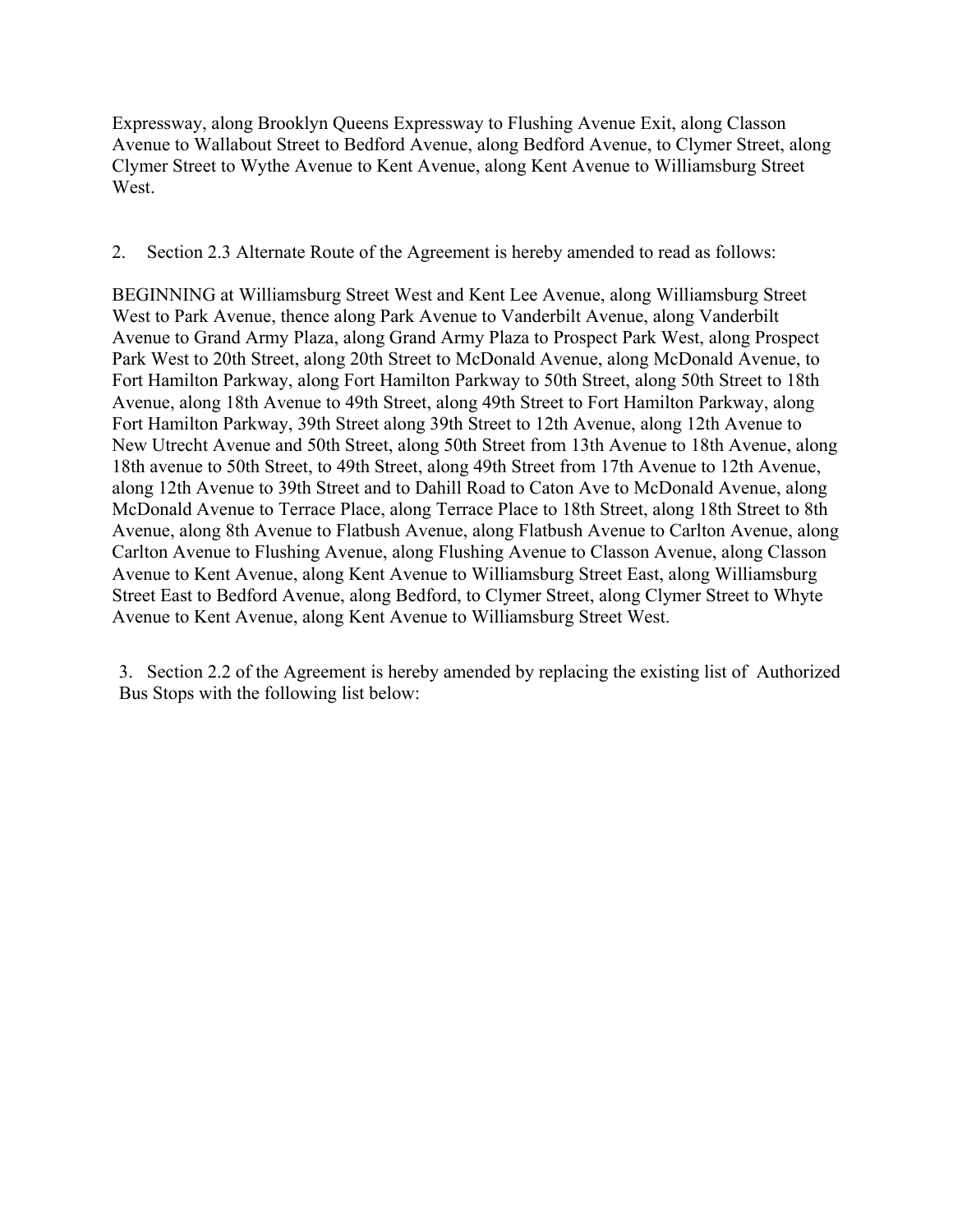| <b>Stop</b><br># | <b>On Street</b>          | <b>Direction of</b><br><b>Travel</b> | <b>Street Side</b> | <b>Intersecting Street</b> | Corner          |
|------------------|---------------------------|--------------------------------------|--------------------|----------------------------|-----------------|
| $\mathbf{1}$     | <b>18 AVE</b>             | <b>NORTH</b>                         | <b>EAST</b>        | 50 ST                      | <b>FAR</b>      |
| $\overline{2}$   | 49 ST                     | <b>NORTH</b>                         | <b>NORTH</b>       | 17 AV                      | <b>FAR</b>      |
| $\overline{3}$   | 49 ST                     | <b>NORTH</b>                         | <b>NORTH</b>       | 16 AV                      | <b>FAR</b>      |
| $\overline{4}$   | 49 ST                     | <b>NORTH</b>                         | <b>NORTH</b>       | 15 AV                      | <b>FAR</b>      |
| $\overline{5}$   | 49 ST                     | <b>NORTH</b>                         | <b>NORTH</b>       | 14 AV                      | <b>FAR</b>      |
| 6                | 49 ST                     | <b>NORTH</b>                         | <b>NORTH</b>       | 13 AV                      | <b>FAR</b>      |
| $\overline{7}$   | <b>12 AVE</b>             | <b>NORTH</b>                         | <b>EAST</b>        | 49 ST                      | <b>MIDBLOCK</b> |
| 8                | <b>12 AVE</b>             | <b>NORTH</b>                         | <b>EAST</b>        | 46 ST                      | <b>FAR</b>      |
| 9                | <b>12 AVE</b>             | <b>NORTH</b>                         | <b>EAST</b>        | 43 ST                      | <b>NEAR</b>     |
| 10               | <b>12 AVE</b>             | <b>NORTH</b>                         | <b>EAST</b>        | 39 ST                      | <b>NEAR</b>     |
| 11               | <b>BEDFORD</b>            | <b>NORTH</b>                         | <b>EAST</b>        | <b>WALLABOUT ST</b>        | <b>FAR</b>      |
| 12               | <b>BEDFORD</b>            | <b>NORTH</b>                         | <b>EAST</b>        | <b>RUTLEGE ST</b>          | <b>FAR</b>      |
| 13               | <b>BEDFORD</b>            | <b>NORTH</b>                         | <b>EAST</b>        | <b>HEWES ST</b>            | <b>FAR</b>      |
| 14               | <b>BEDFORD</b>            | <b>NORTH</b>                         | <b>EAST</b>        | <b>RODNEY ST</b>           | FAR             |
| 15               | <b>BEDFORD</b>            | <b>NORTH</b>                         | <b>EAST</b>        | <b>TAYLOR ST</b>           | <b>NEAR</b>     |
| $\mathbf{1}$     | WILLIAMSBURG<br><b>ST</b> | <b>SOUTH</b>                         | <b>WEST</b>        | <b>KENT AV</b>             | <b>MIDBLOCK</b> |
| $\overline{2}$   | <b>12 AVE</b>             | <b>SOUTH</b>                         | <b>WEST</b>        | 39 ST                      | <b>FAR</b>      |
| $\overline{3}$   | <b>12 AVE</b>             | <b>SOUTH</b>                         | <b>WEST</b>        | 43 ST                      | <b>FAR</b>      |
| $\overline{4}$   | <b>12 AVE</b>             | <b>SOUTH</b>                         | <b>WEST</b>        | 45 ST                      | <b>FAR</b>      |
| 5                | 50 ST                     | <b>SOUTH</b>                         | <b>SOUTH</b>       | NEW UTRECHT                | <b>FAR</b>      |
| 6                | 50 ST                     | <b>SOUTH</b>                         | <b>SOUTH</b>       | 13 AV                      | <b>FAR</b>      |
| $\overline{7}$   | 50 ST                     | <b>SOUTH</b>                         | <b>SOUTH</b>       | 14 AV                      | <b>FAR</b>      |
| 8                | 50 ST                     | <b>SOUTH</b>                         | <b>SOUTH</b>       | 15 AV                      | <b>FAR</b>      |
| 9                | 50 ST                     | <b>SOUTH</b>                         | <b>SOUTH</b>       | 16 AV                      | FAR             |
| 10               | 50 ST                     | <b>SOUTH</b>                         | <b>SOUTH</b>       | 17 AV                      | <b>FAR</b>      |
| 11               | 50 ST                     | <b>SOUTH</b>                         | <b>SOUTH</b>       | 18 AV                      | FAR             |

4. Section 5.1 of the Agreement is hereby amended to read as follows:

The Franchisee shall charge the following fares for one-way Bus Service. These fares may be amended from time to time by the Department up to twenty five (25) percent of the existing fare amounts.

| Fare Type                          | Fare Amount |
|------------------------------------|-------------|
| Adult – One Ride Fare              | \$3.50      |
| Children – One Ride Fare Ages 6-11 | \$2.00      |
| Children – Ages $0-5$              | Free        |
| Students – Monthly Pass            | \$55.00     |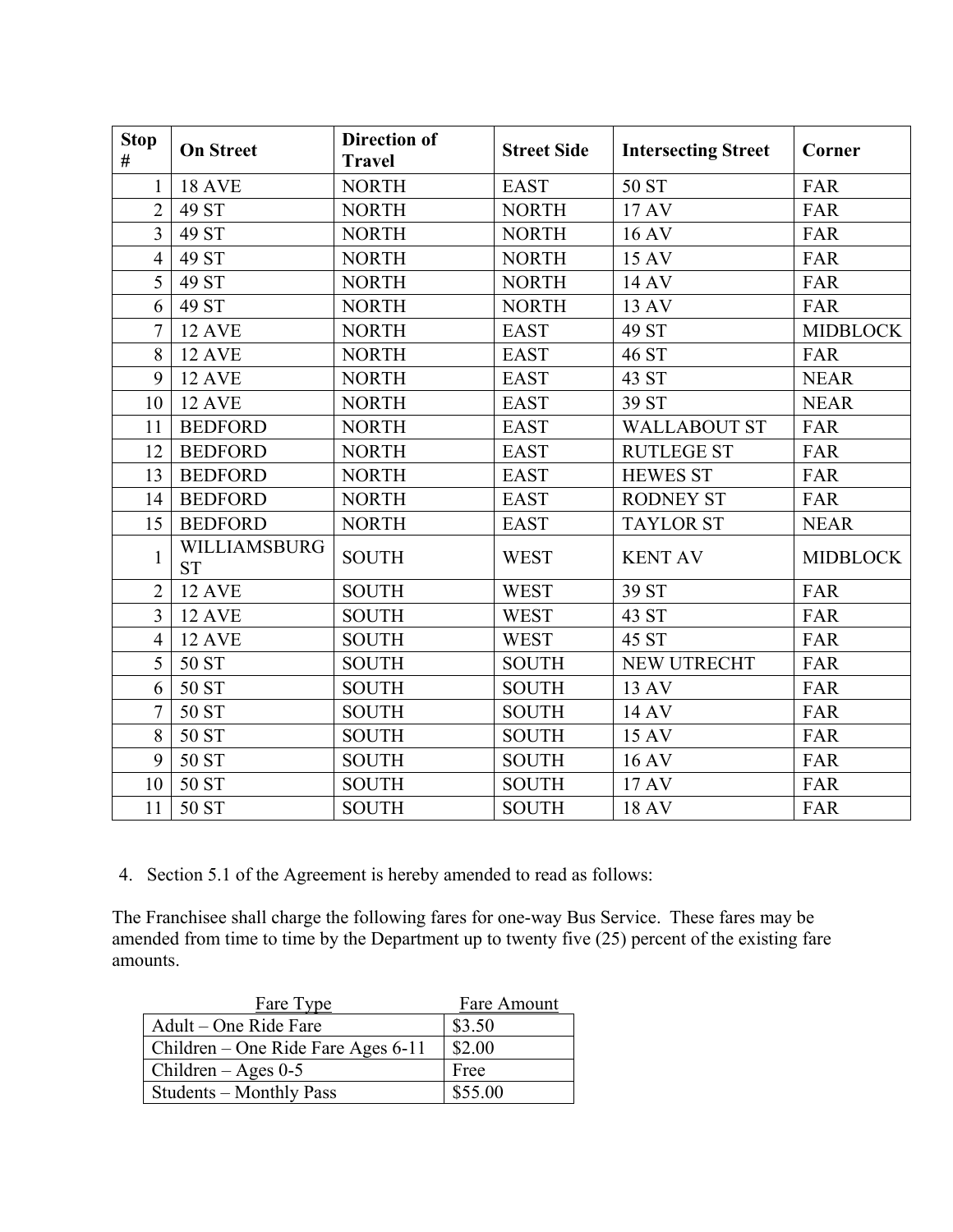5. Section 5.2 of the Agreement is hereby amended to read as follows:

The fares and fare structure, at all times, shall be subject to the prior written approval of the Department. Franchisee may make changes to the fares or fare structure during the Term of the Franchise up to the uniform maximum fare set by the Department at \$6.00 per ride, subject to the prior written approval of the Department. The uniform maximum fare may be amended from time to time by the Department with the approval of the FCRC. Upon approval by the FCRC of any proposed change to the uniform maximum fare, this Agreement shall be deemed modified to provide for the revised uniform maximum fare.

6. Section 6 of the Agreement is hereby amended by adding a new section 6.17 to read as follows:

The Franchisee, at its sole cost and expense, shall post Department approved anti-discriminatory signs in both English and Yiddish in visible locations on all the buses, and shall hire an independent third party monitor, subject to prior approval by the Department, to ride a bus B110 no less than once a week. The Franchisee shall ensure that the monitor provide weekly reports to the Department that include, but are not limited to, the date and time of the monitor's trip, the bus number, the bus route, whether anti-discrimination signs were properly posted and a description of discriminatory behavior if witnessed by the monitor. The Franchisee shall promptly provide any additional information not included in the report if requested by the Department.

7. Except as specifically amended herein, the terms and conditions of the Franchise Agreement shall remain in full force and effect. Upon execution of this Amendment Agreement, any reference to the Agreement or the Franchise Agreement shall mean the Agreement together with this Amendment Agreement.

8. This Amendment may be executed in one or more counterparts which, when taken together, shall constitute one and the same.